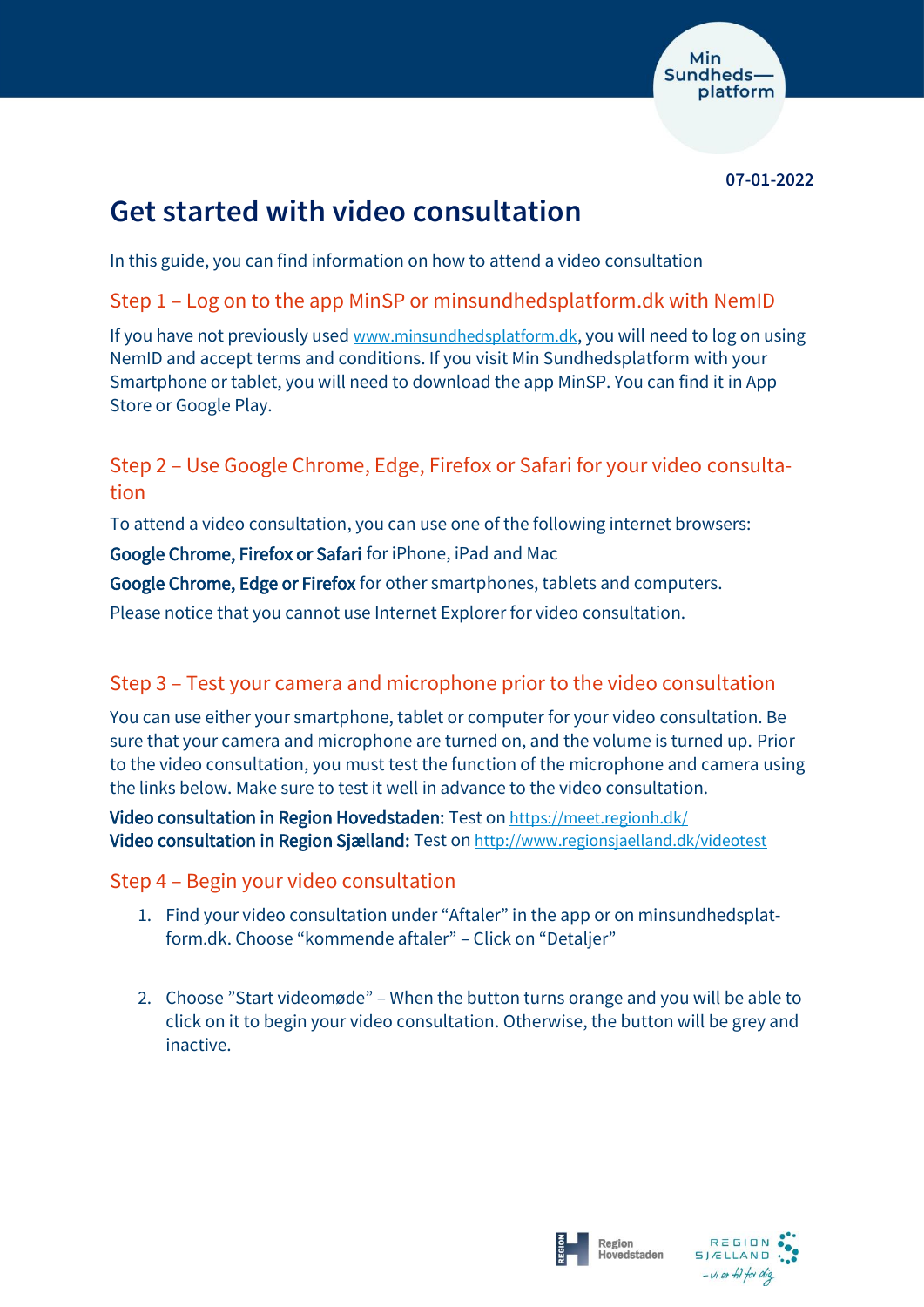

The app MinSP Minsundhedsplatform.dk

#### Before the video consultation

- 1. Be prepared. Write down your questions beforehand.
- 2. Start your Smartphone, tablet or computer well in advance and at minimum 30 minutes before the video consultation.
- 3. If a relative is attending, agree on the person's role during the meeting beforehand.

## Tips for the video consultation

- Find a quiet place
- If you need to point out specific areas on your body, perform movements or actions, it is important to attend the meeting in a private setting
- Do not sit with the sun in the back and point the screen and camera away from the window
- Center yourself in the picture. If more people are attending the consultation, make sure that everyone can be seen.
- Speak slowly and clearly consider your choice of words when children and young people are attending (foreign words)
- Consider taking notes
- If the video consultation is aimed at observing a child, you can with advantage use tablet or smartphone as it allows the healthcare professional to see the movements of the child.
- The child should always attend the video meeting unless something else has been agreed on.